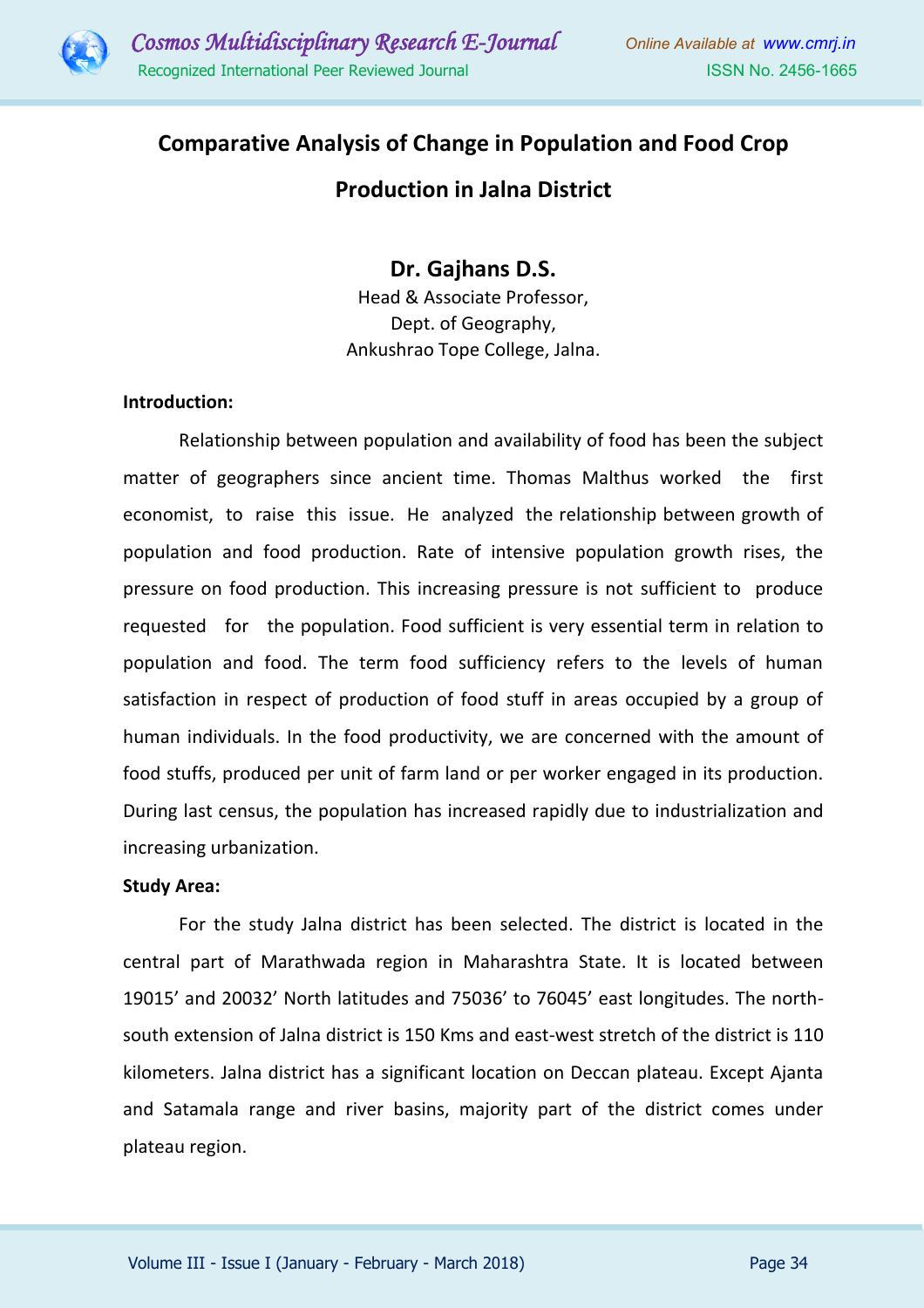

The region has major portion under flat topography, hence it supports high concentration of population. Jalna district comprising 8 tahsils, 4 sub-divisions and eight panchayat samities.

The geographical area of Jalna district is 7726 Sq. KMS. Out of the total geographical area, 98.07% is rural and 1.93% is urban. According to census 2011 the total population of Jalna district was 19,59,046. Out of this total population, the male population was 10,11,473 whereas women population was 9,47,573. Sex ratio of district was 937 as per 2011 census.

#### **Change in Population and Food Crop production:**

During the period 2001-2011, growth rate of population for the district as a whole was 21.46 percent. However, the growth rate of population of district was not uniform for the tahsils in the Jalna district. The highest growth of population was recorded for Mantha tahsil (28.56%) while the lowest was for Jafrabad tahsil and it was 18.77%.

Jalna tahsil is the most urbanized part of the district. Large numbers of people migrate to Jalna city in search of better employment opportunities, resulting in the high growth of population for Jalna tahsil. The tahsils like Bhokardan, Ambad, Ghansawangi, Partur and Mantha has the growth rate of population was higher than the district average besides, Jafrabad, Jalna and Badnapur tahsils has also shown much lower growth rate of population than the district average during the same period. (Table 1)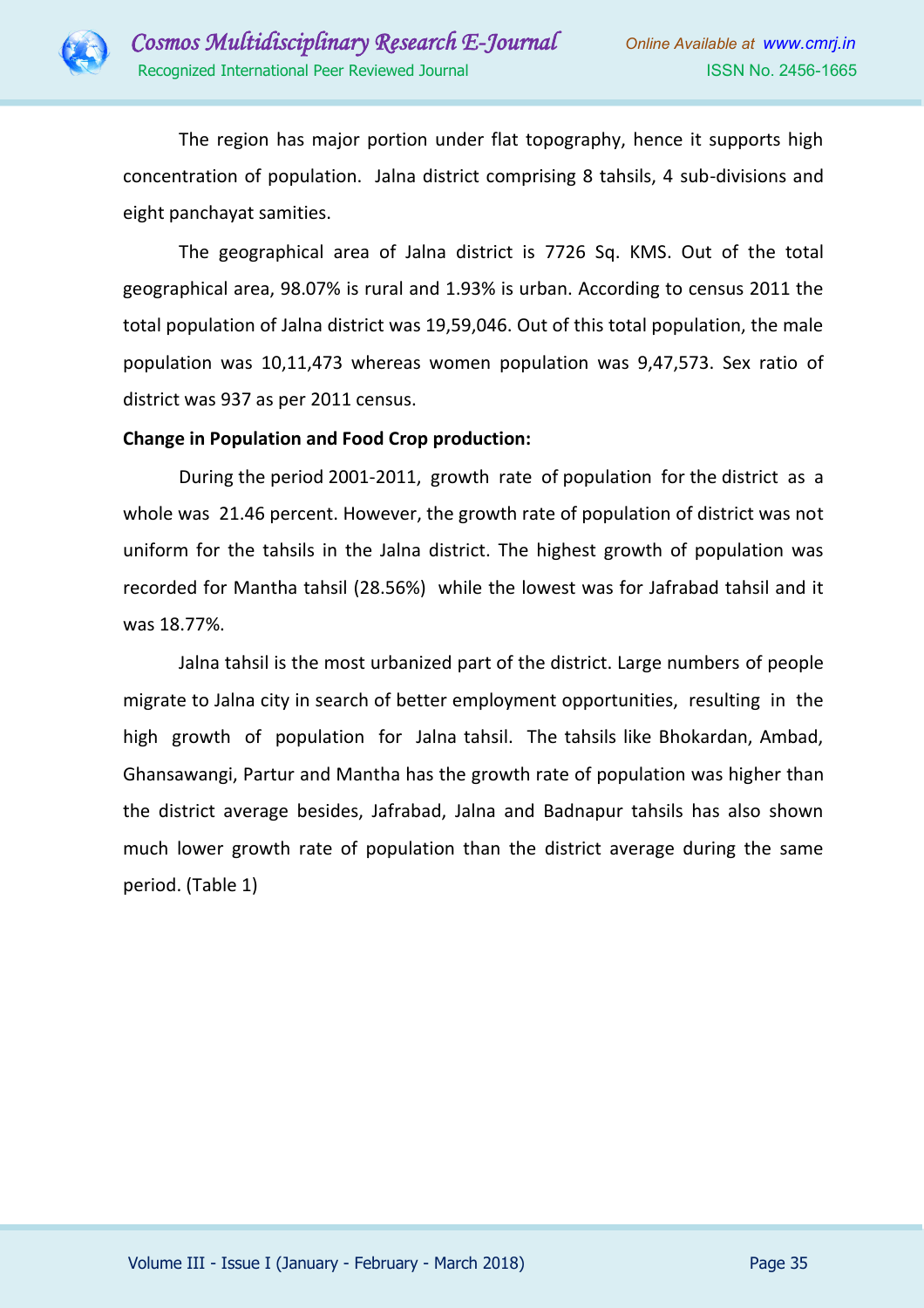

## **Table No. 1**

### **Volume of Change in Population and Food Crop Production in Jalna District (2001-**

| <b>Tahsil</b>    | <b>Population</b> |         | % Change                   | <b>Production (M.T.)</b> |        | % Change                   |
|------------------|-------------------|---------|----------------------------|--------------------------|--------|----------------------------|
|                  | 2001              | 2011    | in Population<br>2001-2011 | 2001                     | 2011   | in Production<br>2001-2011 |
| <b>Bhokardan</b> | 256191            | 311303  | 21.51                      | 53979                    | 59321  | 9.90                       |
| Jafrabad         | 137345            | 163120  | 18.77                      | 42449                    | 46834  | 10.33                      |
| Jalna            | 432129            | 519018  | 20.11                      | 55316                    | 60721  | 9.77                       |
| Badnapur         | 131362            | 153772  | 17.06                      | 43509                    | 48018  | 10.36                      |
| Ambad            | 207142            | 255709  | 23.45                      | 48229                    | 52751  | 9.38                       |
| Ghansawangi      | 173082            | 211108  | 21.97                      | 33403                    | 37016  | 10.82                      |
| Partur           | 145495            | 177589  | 22.06                      | 33861                    | 37153  | 9.72                       |
| Mantha           | 130234            | 167427  | 28.56                      | 26285                    | 29585  | 12.55                      |
| Jalna District   | 1612980           | 1959046 | 21.46                      | 337031                   | 371399 | 10.20                      |

**2011)**

Source: Computed by researcher.

Now, it is necessary to furnish simultaneously, the information about food crops production for the Jalna district from 2001 to 2011. It is noted from the table 1 that the food no doubt, has also increased for the same period only to 10.20 percent, which is much lower than the growth of population for the district as a whole. This is because of the land resources are same and cannot be expanded in future. In case, if they are expanded than the forest land is converted into agricultural land which is not desirable at all in the present situation, because in the district land under forest is already below 1% to total geographical area. The food crops production is increasing at much lower rate than population growth. In the district like Jalna there is below 1 percent area under good forest, hence, there is no scope of increasing land for higher production of food crops. Apart from this, there is no sufficient rainfall to raise agricultural productivity for the district as a whole. Total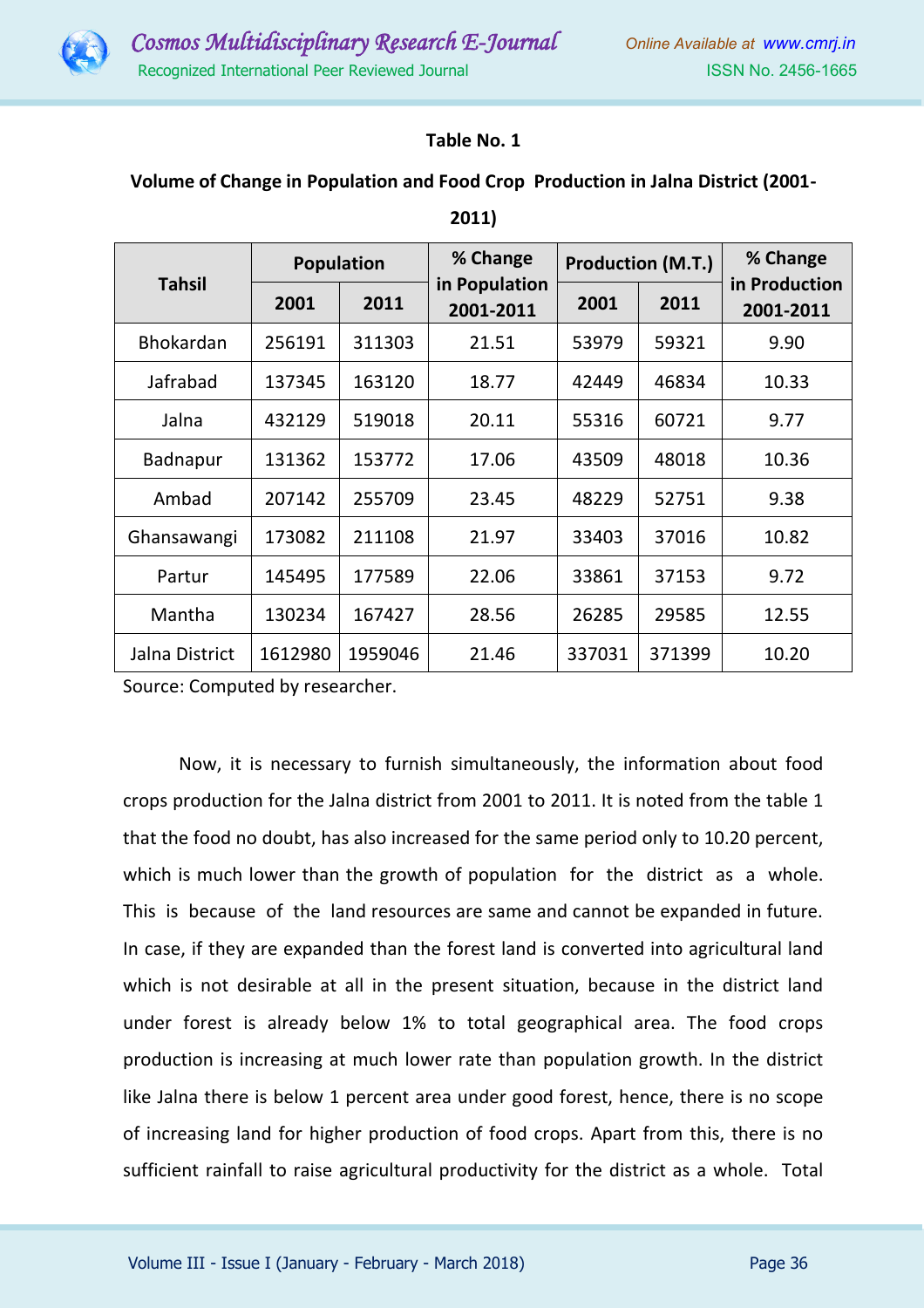

food crops produce in 2001 was 337031 metric tons, which increased to 371399 metric tons in the year 2011.

The growth pattern of food crops production was also observed for different tahsils of the Jalna district. It was recorded highest for Ghansawangi tahsil because of better irrigation facilities and lowest for Bhokardan tahsil as a result of low irrigation facilities. The growth rate of food crops production varies enormously within the region. Jafrabad and Badnapur tahsils have shown higher growth rate of food crops production than the district whereas Jalna, Jafrabad, Mantha and Partur tahsils have shown lower growth rate of food crops production than the district as a whole.

In short, it may be concluded that during the last two decades , the population of Jalna district has increased more than forty percent, while food crops production has increased to only 25 percent during the same period. This gap between the population growth rate on the one hand and food crops production on the other hand is quite remarkable. It must be considered as a alarming problem before the region under study.

Agricultural production, inspite of various efforts are being made by the government of India to increase the per capita agricultural production to cater the food need of increasing population. No doubt the Jalna district is in position to make it self sufficient in food requirement, due to abundant irrigation facilities are being made available. At the same time subsidies are being made available for farmers to purchase fertilizer and high yield varieties of seeds, ensuring higher agriculture production per unit of land. Therefore, the changes in agricultural production for various food grains during the successive decades have also shown impressive increase.